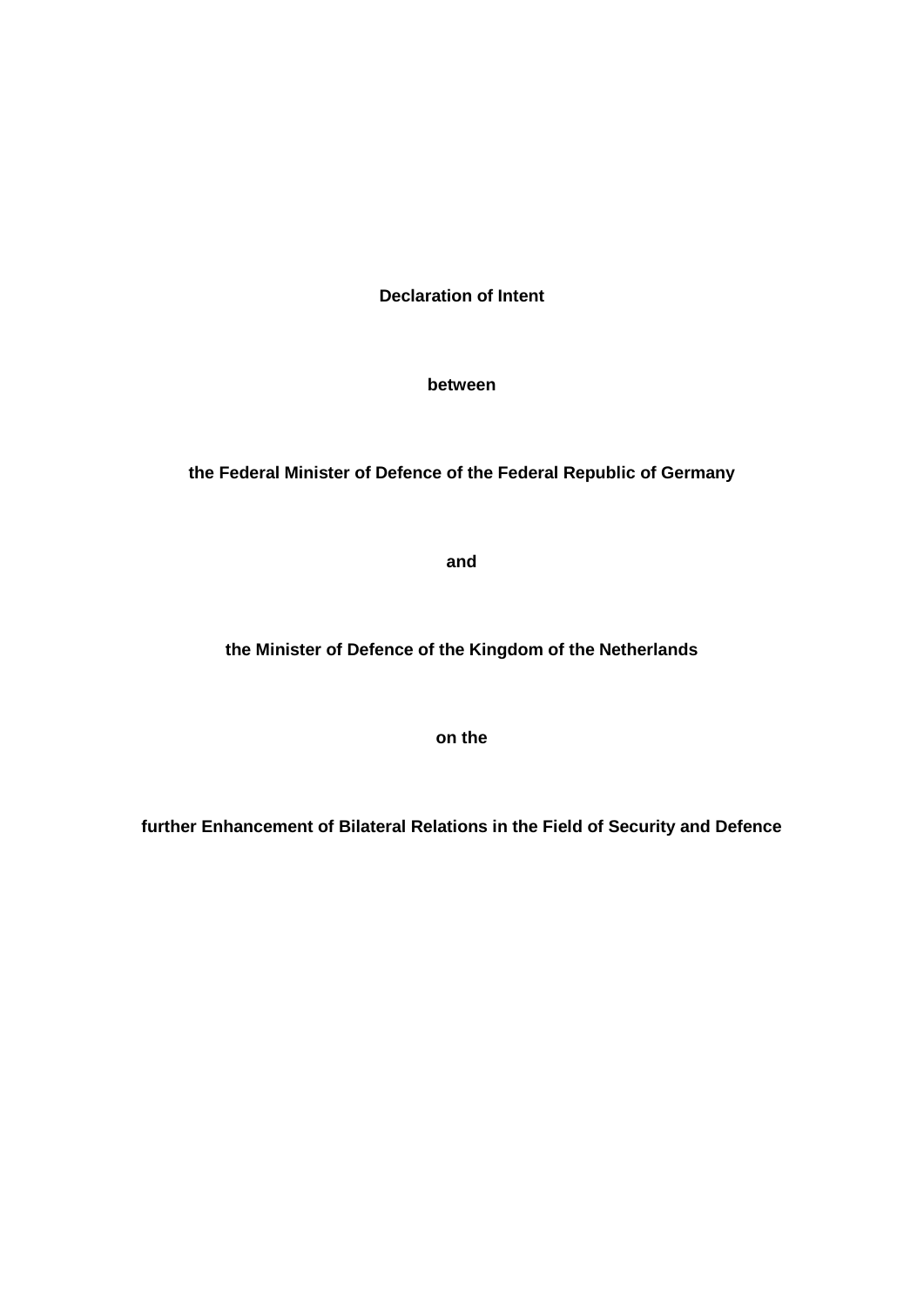# **The Federal Minister of Defence of the Federal Republic of Germany and the Minister of Defence of the Kingdom of the Netherlands**

### declare that

the Declaration of Intent between the Federal Minister of Defence of the Federal Republic of Germany and the Minister of Defence of the Kingdom of the Netherlands on the further Enhancement of Bilateral Relations in the Field of Defence, signed 28 May 2013, has been comprehensively fulfilled. We welcome the positive developments since 2013 and take them as a visible sign of the excellent relations between Germany and the Netherlands.

We highlight and confirm these excellent relations, which will provide a solid basis for the continued development of German-Netherlands cooperation in the future, sharing the understanding that a renewal of the 2013 Declaration of Intent addresses new security challenges and gives new impulses for the further development of our strong cooperation.

#### We

- understand that our security and defence environment has changed since 2014. More attention has to be given again to national and collective defence, while we will have to continue to conduct crisis management operations and missions;
- are committed to NATO, and agree that the Alliance has been and will remain the cornerstone of our security and defence;
- are committed to strengthening the EU's Common Security and Defence Policy (CSDP) as a crucial contribution to European security;
- agree that the close partnership between the Netherlands and Germany has been an excellent example of defence cooperation within NATO and the EU. Our partnership will continue to strengthen the European pillar of NATO, contribute to European security and enhance Europe's resilience against all security threats;
- strive for the development of common positions in international organisations; share a firm belief in a rules-based international order and in multilateralism with the United Nations at its heart and are mindful of our rights and obligations under the Charter of the United Nations.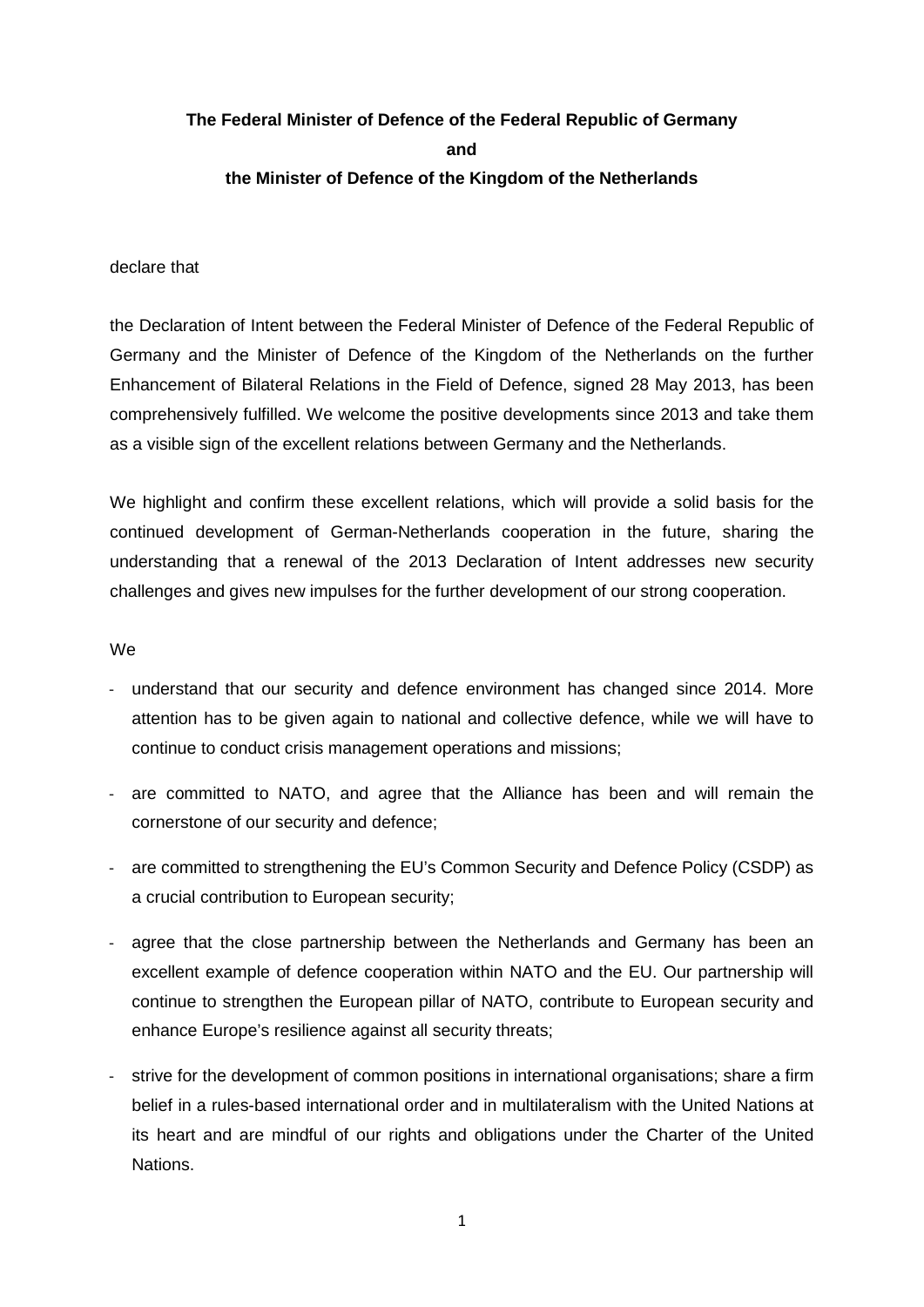Consequently, we agree that the defence relationship between Germany and the Netherlands has a very strong bilateral, European, and transatlantic rationale. Further strengthening and deepening our cooperation is in our mutual interest.

# **Security and Defence Policy**

We are convinced of the inseparable character of our security and defence interests. These common interests and our shared values will remain the firm basis of our bilateral relationship and of our advanced cooperation in the future. On this basis we will synchronise our security and defence objectives, hence strengthening NATO, the EU and the European security landscape in general.

On this strong, common foundation, and in order to achieve our common objectives, we will develop courses of action and identify the required assets and capabilities. We will seek to define common positions in international organisations, structures and fora on any important decision, in accordance with our respective national rules and while respecting national sovereignty.

Furthermore, we will continue to work closely together to facilitate a comprehensive process of further strengthening CSDP towards providing a common and comprehensive foundation for all EU defence initiatives, including Permanent Structured Cooperation (PESCO), the European Defence Fund (EDF) and the Coordinated Annual Review of Defence (CARD), turning the EU into an increasingly credible security provider. We are especially committed to maintaining transparency between the EU and NATO and achieving even closer and more focused EU-NATO cooperation.

# **Capability Development and Procurement**

Therefore, the NATO Defence Planning Process (NDPP) and the EU defence initiatives and activities including the Capability Development Plan (CDP) will be the basis for a harmonisation of common research and development as well as technology activities in order to synchronise our capability development. In consequence, in order to ensure interoperability, reduce costs, enhance sustainability and efficiency, we strive for common procurement and configuration, both bilaterally and with partners. We strongly support the corresponding NATO and EU initiatives and intend to harmonise and synchronise them.

Together, we will promote the competitiveness and consolidation of Europe's defence industrial and technological base. To this end, we will facilitate close cooperation between our defence industries based on mutual trust whilst acknowledging our respective strengths.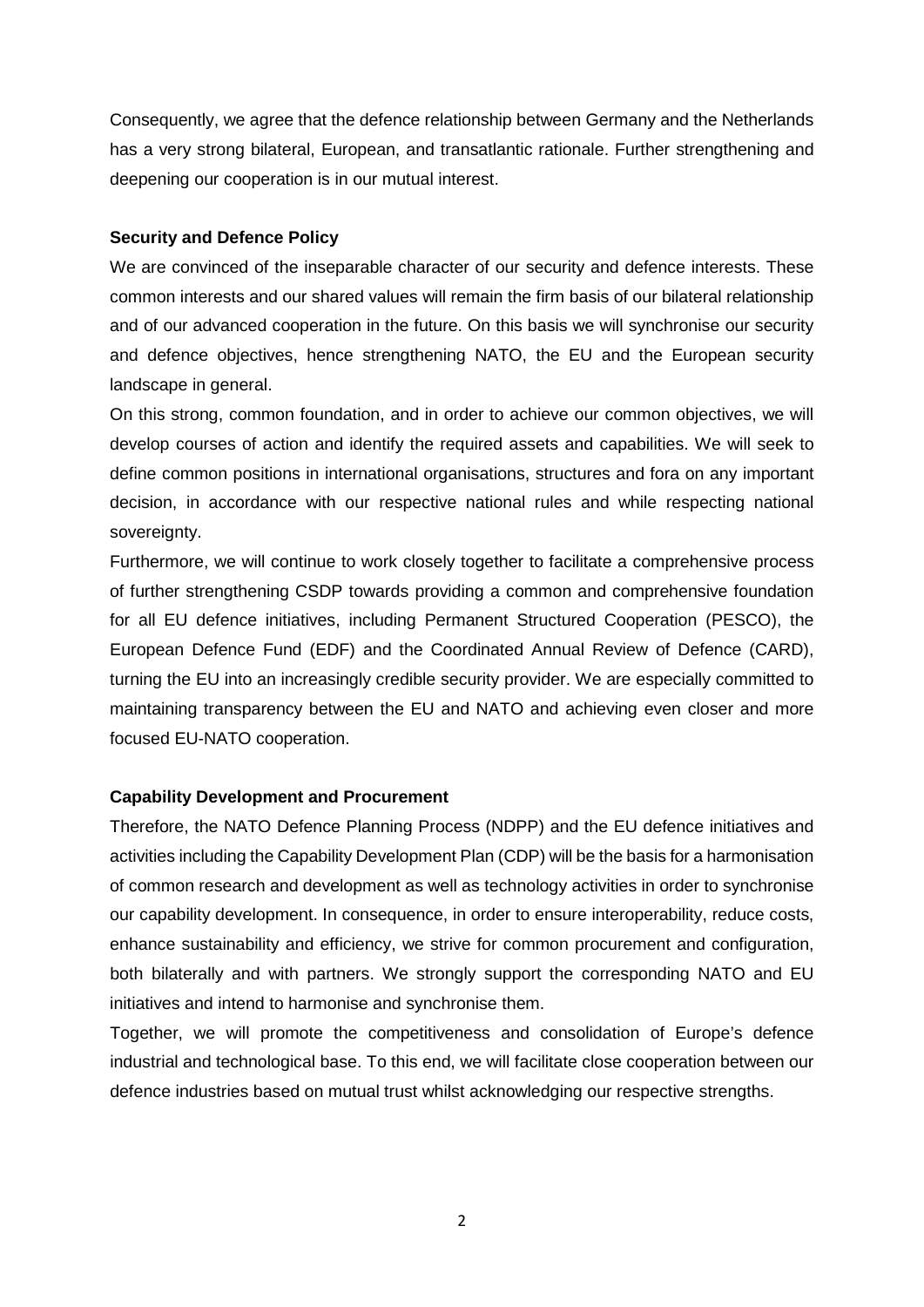#### **Operational Commitments**

In view of our strategic and operational approach to multinational operations, we declare our willingness to extend cooperation, particularly in future operations and missions, within the scope of German and Dutch law.

We will intensify combined education, training and exercises as well as the mutual exchange of plans, knowledge and lessons learned in order to substantially improve mutual understanding between our armed forces. To generate combat-ready forces efficiently and effectively, particular attention will be paid to command and control, common planning, preparations and pre-deployment training and exercises.

We strive to intensify our common engagement in NATO, the EU, the UN, the OSCE and other international organisations and operational commitments. In particular, we will deepen our cooperation within the adapted NRF (aNRF), including the NATO Readiness Initiative (NRI), the Very High Readiness Joint Task Force Land (VJTF (L)) and the Standing NATO Maritime Groups (SNMG), the enhanced Forward Presence (eFP), within NATO operations like Resolute Support as well as within EU-led operations and missions and the EU Battlegroup.

## **Cooperation on Key Challenges**

The rules-based international order is challenged by state and non-state actors. Their activities are often intended to weaken our democratic societies and directed against our vulnerabilities by creating instability or igniting the population's mistrust towards the ability of our governments to protect them.

In order to deter and to respond swiftly, firmly, and effectively to increasingly sophisticated hybrid and cyber threats, we will enhance the exchange of information on and common analysis of these threats and strive for common positions in NATO and the EU.

#### **Bilateral Working Structures**

We will intensify our close relations at all levels from the Defence Ministers' to the working level. In particular, cooperation at the executive level as well as meetings in the "High Level Steering Group" (HLSG) format should be used in a more effective way.

The exchange of military and civilian personnel at all levels, including cadets and students, is the prerequisite for a more profound integration. To this end, we will examine further possibilities of exchanging, educating, training and exercising our personnel and strive for a mutual acceptance of each other's qualifications and certifications.

We welcome the ongoing exchange between the defence committees of both our parliaments. The same applies to the exchange between the German Parliamentary Commissioner for the Armed Forces ("Wehrbeauftragter des Deutschen Bundestages") and the Inspector General of the Netherlands Armed Forces.